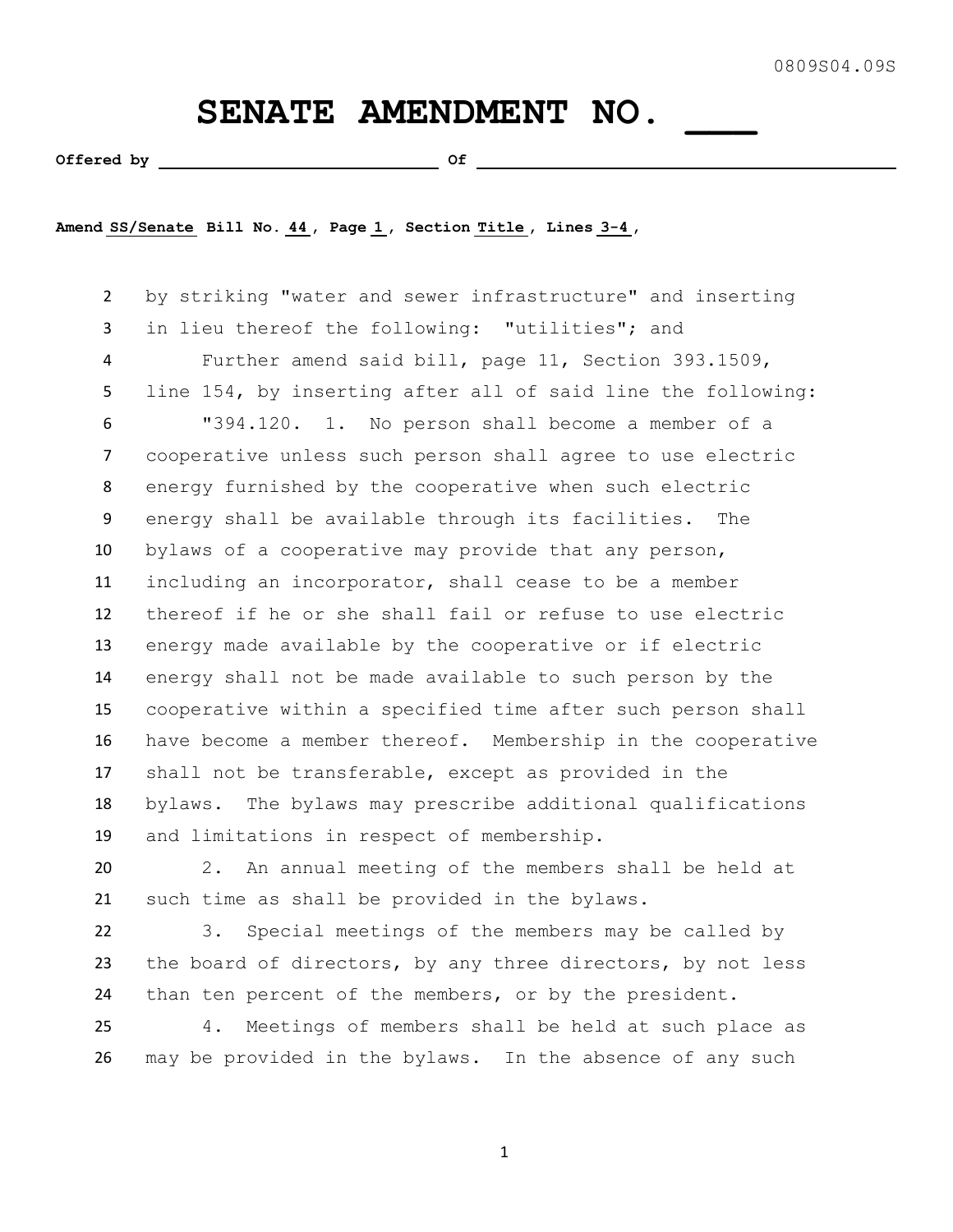0809S04.09S

 provisions, all meetings shall be held in the city or town in which the principal office of the cooperative is located.

 5. Except as herein otherwise provided, written or printed notice stating the time and place of each meeting of members and, in the case of a special meeting, the purpose or purposes for which the meeting is called, shall be given to each member, either personally or by mail, not less than ten nor more than twenty-five days before the date of the meeting.

 6. Two percent of the first two thousand members and one percent of the remaining members, present in person, or if the bylaws so provide, participating electronically or by mail, shall constitute a quorum for the transaction of business at all meetings of the members, unless the bylaws prescribe the presence of a greater percentage of the members for a quorum. If less than a quorum is present at any meeting, a majority of those present in person may adjourn the meeting from time to time without further notice.

 7. Each member shall be entitled to one vote on each matter submitted to a vote at a meeting. Voting shall be in person, but, if the bylaws so provide, may also be by proxy, by electronic means, by mail, or any combination thereof. If the bylaws provide for voting by proxy, by electronic means, or by mail, they shall also prescribe the conditions under which proxy, electronic, or mail voting shall be exercised. In any event, no person shall vote as proxy for more than two members at any meeting of the members.

 8. Notwithstanding the provisions of subsections 2 and 7 of this section, the board of directors shall have the power to set the time and place of the annual meeting and also to provide for voting by proxy, electronic means, by mail, or any combination thereof, and to prescribe the conditions under which such voting shall be exercised. The